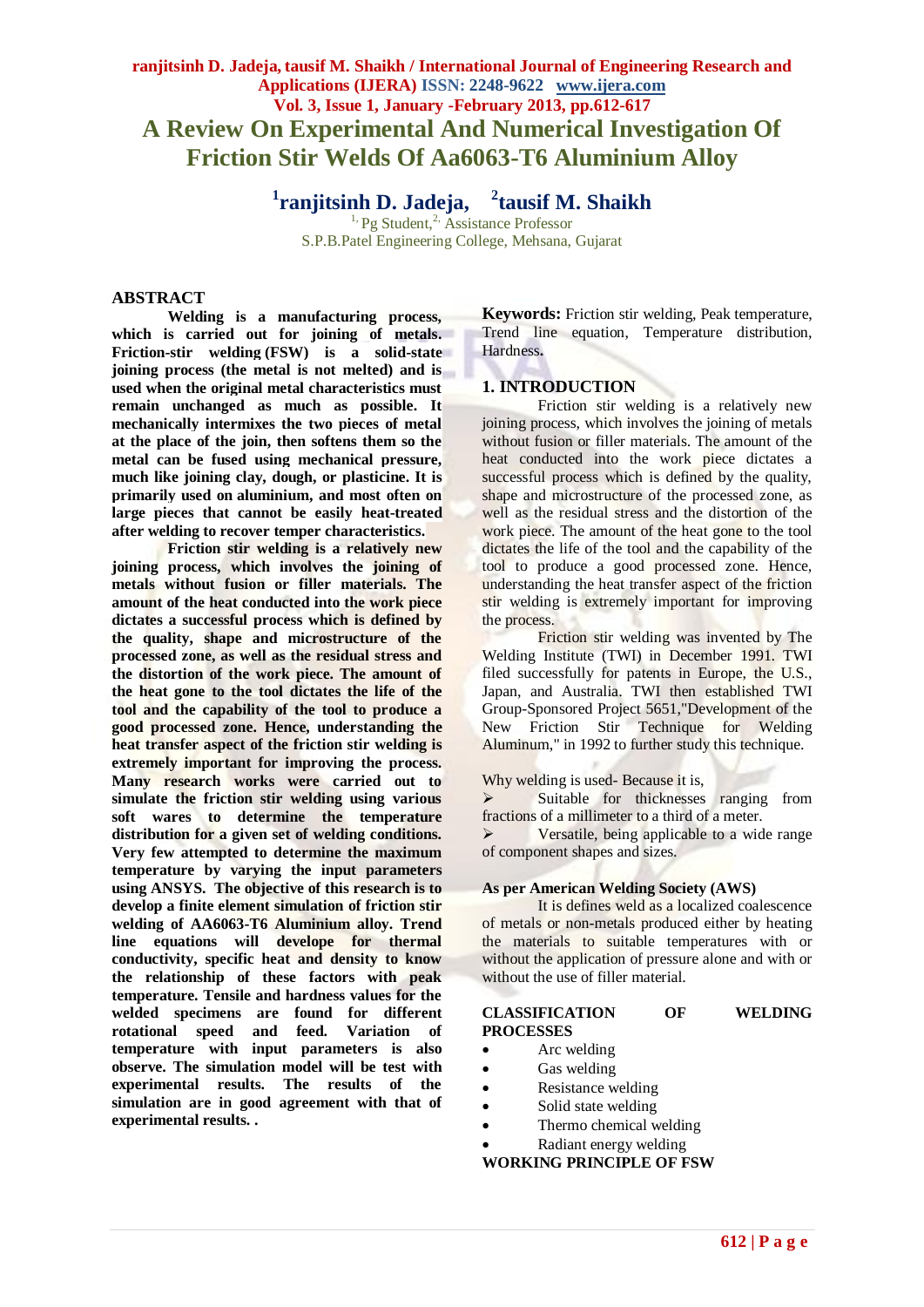A constantly rotated cylindrical-shouldered tool with a profiled nib is transversely fed at a constant rate into a [butt joint](http://en.wikipedia.org/wiki/Butt_joint) between two clamped pieces of butted material. The nib is slightly shorter than the weld depth required, with the tool shoulder riding atop the work surface.



[Frictional](http://en.wikipedia.org/wiki/Friction) heat is generated between the wear-resistant [welding](http://en.wikipedia.org/wiki/Welding) components and the work pieces. This heat, along with that generated by the mechanical mixing process and the [adiabatic](http://en.wikipedia.org/wiki/Adiabatic) heat within the material, cause the stirred materials to soften without [melting.](http://en.wikipedia.org/wiki/Melting_point) As the pin is moved forward, a special profile on its leading face forces plasticized material to the rear where clamping force assists in a forged consolidation of the weld. This process of the tool traversing along the weld line in a plasticized tubular shaft of metal results in severe solid state deformation involving dynamic recrystallization of the base material.

#### **How Does FSW Work?**

In FSW, a cylindrical, shouldered tool with a profiled probe is rotated and slowly plunged into the weld joint between two pieces of sheet or plate material that are to be welded together (**Figure**). The parts must be clamped onto a backing bar in a manner that prevents the abutting joint faces from being forced apart or in any other way moved out of position.



#### **FIG: 2 WORKING OF FSW**

Frictional heat is generated between the wear-resistant welding tool and the material of the workpieces. This heat causes the workpieces to soften without reaching the melting point and allows the tool to traverse along the weld line. The resultant plasticized material is transferred from the leading

edge of the tool to the trailing edge of the tool probe and is forged together by the intimate contact of the tool shoulder and the pin profile. This leaves a solidphase bond between the two pieces. The process can be regarded as a solid-phase keyhole welding technique since a hole to accommodate the probe is generated, then moved along the weld during the welding sequence.

### **Important Welding Parameter**

### **Tool rotation and traverse speeds**

There are two tool speeds to be considered in friction-stir welding; how fast the tool rotates and how quickly it traverses the interface. These two parameters have considerable importance and must be chosen with care to ensure a successful and efficient welding cycle. The relationship between the welding speeds and the heat input during welding is complex but, in general, it can be said that increasing the rotation speed or decreasing the traverse speed will result in a hotter weld. In order to produce a successful weld it is necessary that the material surrounding the tool is hot enough to enable the extensive plastic flow required and minimise the forces acting on the tool. If the material is too cold then voids or other flaws may be present in the stir zone and in extreme cases the tool may break.

#### **Tool tilt and plunge depth**

The plunge depth is defined as the depth of the lowest point of the shoulder below the surface of the welded plate and has been found to be a critical parameter for ensuring weld quality. Plunging the shoulder below the plate surface increases the pressure below the tool and helps ensure adequate forging of the material at the rear of the tool. Tilting the tool by 2–4 degrees, such that the rear of the tool is lower than the front, has been found to assist this forging process. The plunge depth needs to be correctly set, both to ensure the necessary downward pressure is achieved and to ensure that the tool fully penetrates the weld. Given the high loads required, the welding machine may deflect and so reduce the plunge depth compared to the nominal setting, which may result in flaws in the weld. On the other hand, an excessive plunge depth may result in the pin rubbing on the backing plate surface or a significant undermatch of the weld thickness compared to the base material. Variable load welders have been developed to automatically compensate for changes in the tool displacement while TWI have demonstrated a roller system that maintains the tool position above the weld plate.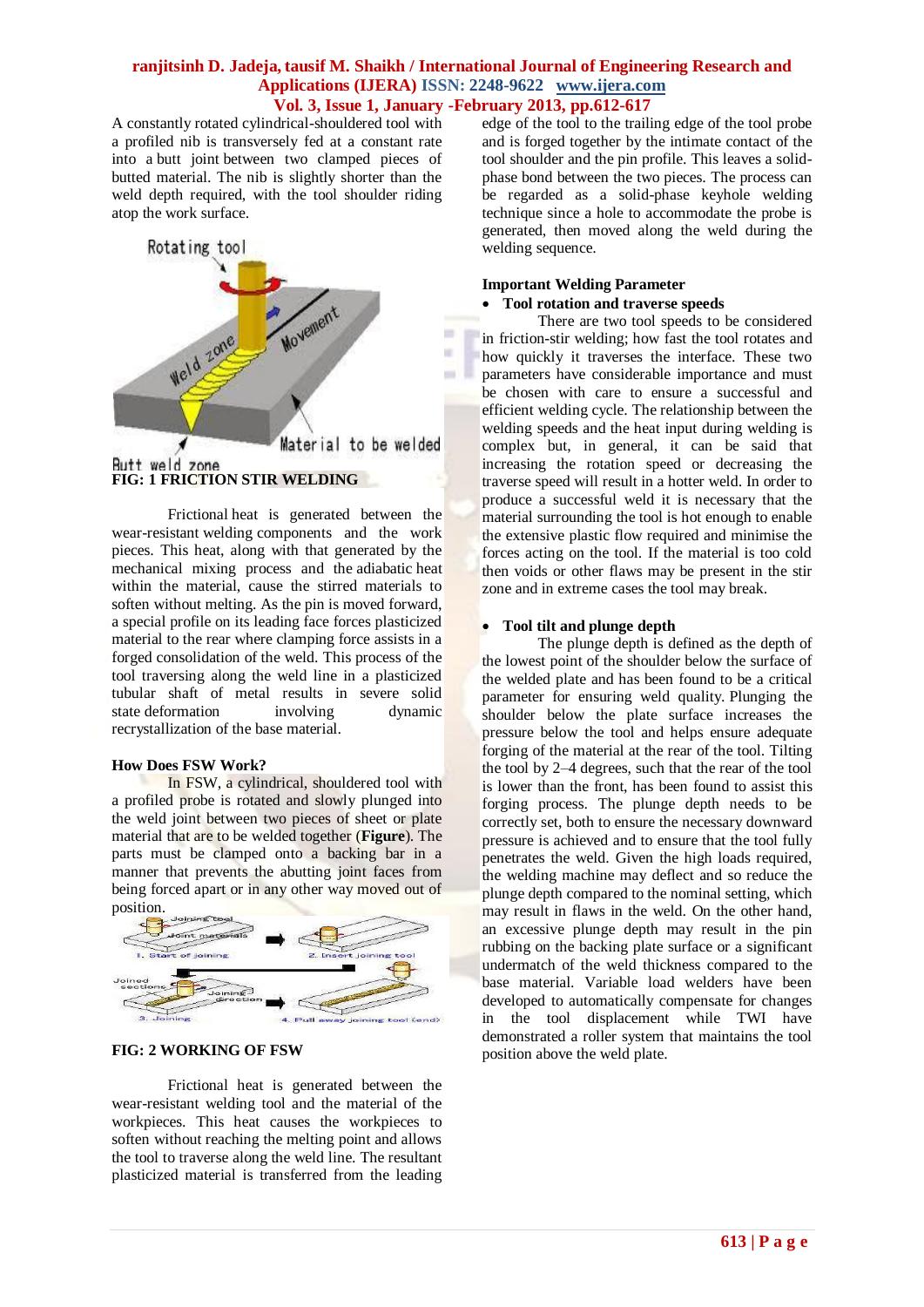

### **FIG: 3 WORKING OF FSW TOOL**

#### **Tool Design**

The design of the tool is a critical factor as a good tool can improve both the quality of the weld and the maximum possible welding speed. It is desirable that the tool material is sufficiently strong, tough, and hard wearing at the welding temperature. Further it should have a good oxidation resistance and a low [thermal conductivity](http://en.wikipedia.org/wiki/Thermal_conductivity) to minimise heat loss and thermal damage to the machinery further up the drive train. Hot-worked [tool steel](http://en.wikipedia.org/wiki/Tool_steel) such as AISI H13 has proven perfectly acceptable for welding aluminium alloys within thickness ranges of 0.5 – 50 mm <sup>[\[8\]](http://en.wikipedia.org/wiki/Friction_stir_welding#cite_note-8)</sup> but more advanced tool materials are necessary for more demanding applications such as highly abrasive metal or higher melting point materials such as steel or titanium. Widespread commercial applications of friction stir welding process for steels and other hard alloys such as [titanium alloys](http://en.wikipedia.org/wiki/Titanium_alloy) will require the development of cost-effective and durable tools. Material selection, design and cost are important considerations in the search for commercially useful tools for the welding of hard materials. Work is continuing to better understand the effects of tool material's composition, structure, properties and geometry on their performance, durability and cost.

#### **Flow of Material**

Early work on the mode of material flow around the tool used inserts of a different alloy, which had a different contrast to the normal material when viewed through a microscope, in an effort to determine where material was moved as the tool passed. The data was interpreted as representing a form of in-situ [extrusion](http://en.wikipedia.org/wiki/Extrusion) where the tool, backing plate and cold base material form the "extrusion chamber" through which the hot, plasticized material is forced. In this model the rotation of the tool draws little or no material around the front of the pin instead the material parts in front of the pin and passes down either side.

After the material has passed the pin the side pressure exerted by the "die" forces the material back together and consolidation of the join occurs as the rear of the tool shoulder passes overhead and the large down force forges the material. More recently, an alternative theory has been advanced that advocates considerable material movement in certain locations. This theory holds that some material does rotate around the pin, for at least one rotation, and it is this material movement that produces the "onionring" structure in the stir zone.

The researchers used a combination of thin copper strip inserts and a "frozen pin" technique, where the tool is rapidly stopped in place. They suggested that material motion occurs by two processes:

1. Material on the advancing front side of a weld enters into a zone that rotates and advances with the pin. This material was very highly deformed and sloughs off behind the pin to form arcshaped features when viewed from above (i.e. down the tool axis). It was noted that the copper entered the rotational zone around the pin, where it was broken up into fragments. These fragments were only found in the arc shaped features of material behind the tool.

2. The lighter material came from the retreating front side of the pin and was dragged around to the rear of the tool and filled in the gaps between the arcs of advancing side material. This material did not rotate around the pin and the lower level of deformation resulted in a larger grain size.

#### **ADVENTAGES OF FSW**

- Good mechanical properties in the as-welded condition.
- Improved safety due to the absence of toxic fumes or the spatter of molten material.
- No consumables A threaded pin made of conventional [tool steel,](http://en.wikipedia.org/wiki/Tool_steel) e.g., hardened H13, can weld over 1 km (1 mi) of aluminium, and no filler or gas shield is required for aluminium.
- Easily automated on simple milling machines lower setup costs and less training.
- Can operate in all positions (horizontal, vertical, etc.), as there is no weld pool.
- Generally good weld appearance and minimal thickness under/over-matching, thus reducing the need for expensive machining after welding.
- Low environmental impact.

### **DISADVENTAGES OF FSW**

- Exit hole left when tool is withdrawn.
- Large down forces required with heavy-duty clamping necessary to hold the plates together.
- Less flexible than manual and arc processes (difficulties with thickness variations and nonlinear welds).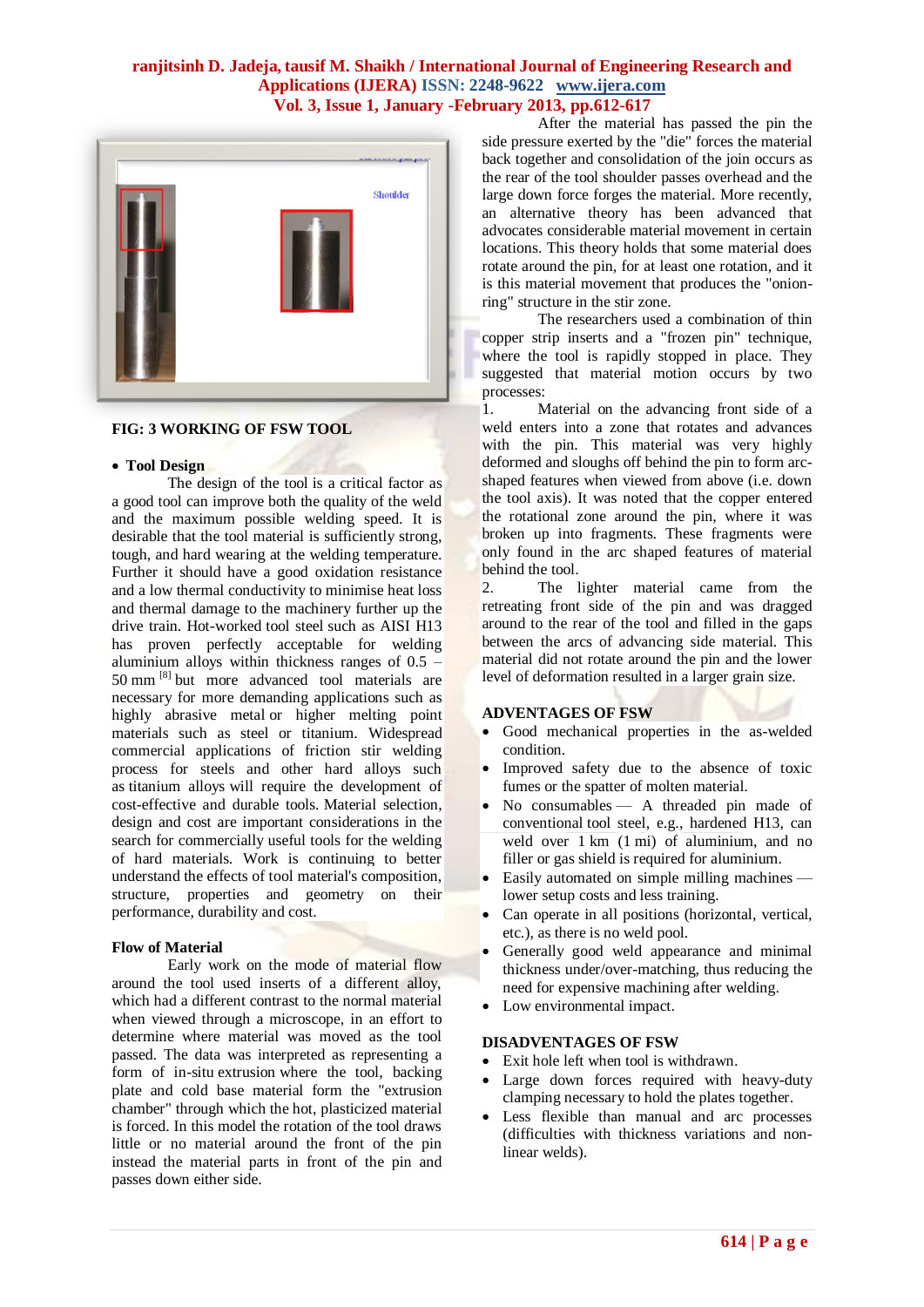• Often slower traverse rate than some fusion welding techniques, although this may be offset if fewer welding passes are required.

### **2. LITERATURE SURVEY**

Many investigators have suggested various methods to explain the experimental and numerical investigation of friction stir welding.

**A. Scialpi et al[1]**,was carried out FSW process shows several advantages, in particular the possibility to weld dissimilar aluminium alloys. In this paper, thin aluminium alloy 2024-T3 and 6082- T6 sheets, 0.8 mm thick, have been welded in the rolling direction by lFSW (FSW for ultra-thin sheets). Both similar and dissimilar joints have been successfully produced and analysed. Mechanical characterization has been executed through static and uniaxial fatigue tests with a constant load amplitude. Finally, microhardness and residual stress measurements have been executed on welded sheets for each joint typology.

**Dr. Muhsin Jaber Jweeg et al[2] was investigated**  Finite element modeling of transient temperature distribution is used to understand physical phenomena occurring during the dwell (penetration) phase and moving of welding tool in friction stir welding (FSW) of 5mm plate made of 7020-T53 aluminum alloy at 1400rpm and 40mm/min. Thermocouples are used in locations near to the pin and under shoulder surface to study the welding tool penetration in the workpiece in advance and retreate sides along welding line in three positions (penetrate (start welding) , mid, pullout (end welding)). Numerical results of ANSYS 12.0 package are compared to experimental data including axial load measurements at different tool rotational speeds (710rpm.900rpm.1120rpm and 1400rpm) Based on the experimental records of transient temperature at several specific locations of thermocouples during the friction stir welding process the temperatures are higher on the advancing side (629.2 oK) than the retreating side (605 oK) along welding line and temperature in the top of workpiece under tool shoulder is higher(645 oK) than bottom (635.79oK). The results of the simulation are in good agreement with that of experimental results. The peak temperature obtained was 70% of the melting point of parent metal.

**Selvamani S.T et al[3]** was carried out A three dimensional finite element model is developed to study the thermal history in the butt welding of 6061 aluminum alloy using ANSYS package. Solid 70 elements are used to develop the model. The heat source incorporated in the model involves the friction among the material, probe and shoulder. In this work, a moving co-ordinate has been introduced to model the three-dimensional heat transfer process because it reduces the difficulty of modeling the moving tool. In this model the main parameter considered is the heat input from the tool shoulder and tool pin. The temperature distributions of the weld at various welding speeds are obtained. The friction stir welding experiments are carried out at a transverse speed of 0.75 mm/sec of tool. Brinell's Hardness test, tensile test and micro structure analysis are performed on the welded material.

Yuh J. Chao et al<sup>[4]</sup> was formulate the heat transfer of the FSW process into two boundary value problems (BVP)—a steady state BVP for the tool and a transient BVP for the workpiece. To quantify the physical values of the process the temperatures in the workpiece and the tool are measured during FSW. Using the measured transient temperature fields finite element numerical analyses were performed to determine the heat flux generated from the friction to the workpiece and the tool. Detailed temperature distributions in the workpiece and the tool are presented. Discussions relative to the FSW process are then given. In particular, the results show that (1) the majority of the heat generated from the friction, i.e., about 95%, is transferred into the workpiece and only 5% flows into the tool and (2) the fraction of the rate of plastic work dissipated as heat is about 80%.

**Basil M. Darras[5]** was worked commercial 5052 Aluminum alloy sheets are friction stir processed at different rotational and translational speeds. The effects of process parameters on the resulting microstructure and mechanical properties are investigated. The results show that FSP produces very fine and homogenous grain structure, and it is observed that smaller grain size structure is obtained at lower rotational speeds. It is also observed that the hardness of the processed sheet depends strongly on the rotational and translational speeds and varies widely within the processed region. The results suggest that the temperature achieved during processing plays an important role in determining the microstructure and properties of the processed sheet. In addition, a new modeling approach based on experiments and theory is proposed to predict the grain size of the friction stir processed material as a function of process parameters. The proposed approach involves determination of the strain rate distribution in the processed (deformation) zone based on the velocity fields of the material and correlating the strain rate distribution with the average grain size of the resulting microstructure using Zener-Holloman parameter.

**M Song** and **R Kovacevic[6]** was formulate A mathematical model to describe the detailed threedimensional transient heat transfer process in friction stir welding (FSW) is presented. This work is both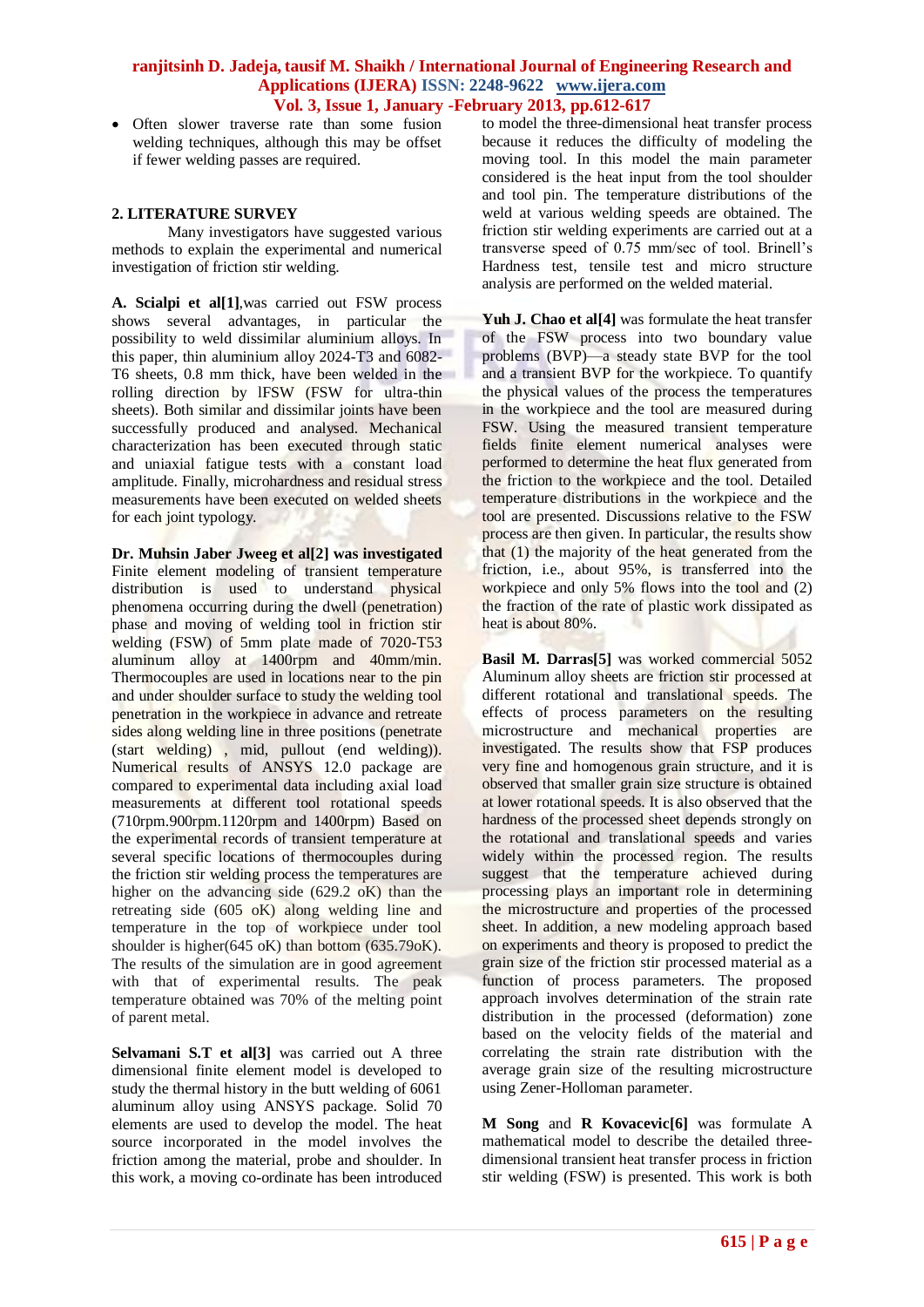theoretical and experimental. An explicit central diVerential scheme is used in solving the control equations, the heat transfer phenomena during the tool penetrating, the welding and the tool-removing periods that are studied dynamically. The heat input from the tool shoulder is modelled as a frictional heat and the heat from the tool pin is modelled as a uniform volumetric heat generated by the plastic deformation near the pin. The temperature variation during the welding is also measured to validate the calculated results. The calculated results are in good agreement with the experimental data.

**G. Buffa, L. Fratini, S. Pasta[7]** was worked on the effects of the thermal and mechanical actions on the residual stress field occurring in friction stir welding (FSW) of AA7075-T6 were investigated. Both numerical and experimental analyses were carried out to highlight the metallurgical phenomena and induced residual stresses in FS welded blanks. The welding process was simulated using a continuous rigid-viscoplastic finite element model (FEM) in a single block approach through the software DEFORM-3DTM, Lagrangian implicit code designed for metal forming processes. Then, the temperature histories at each node of the FE model were extracted and transferred to a further FE model of the joint considering an elasto-plastic behavior of the AA7075-T6 material. The map of the residual stress were extrapolated from the numerical model along several directions. Thus the cut-compliance methodology was used to compare the residual stress profiles with those of the numerical model.

The numerical-experimental comparisons have shown how the numerical model can be successfully used to predict the residual stress field in FSW joint by considering all the local mechanical action of the tool.

**P. BISWAS AND N. R. MANDAL[8]** was worked on three-dimensional finite element (FE) transient thermal analysis of friction stir welding (FSW) was presented for different tool geometries and different process parameters. The source of heat generation was assumed to be pure friction between the tool and workpiece interface. Thermal history of FSW of 6 mmthick AA1100 plates for different tool geometries was calculated. The estimated thermal profiles compared well with those of the experimental results, thus validating the various assumptions made in the work. It was observed that in FSW of AA1100 with SS310 tool, friction is the major contributor to heat generation. Tool geometry with concave shoulder and conical pin was found to be preferable for FSW of AA 1100. It is preferable to keep the tool pin diameter as small as possible to avoid occurrence of a wormhole defect. Tool plunging force reduced significantly with an increase in tool rotational speed; however, the increase in heat generation was marginal.

**Tran Hung Tra et al[9]** was investigated Behavior of fatigue crack which was propagated at some representative areas in the friction stir welded (FSWed) joint of aluminum alloy 6063 T5 was studied. By extracting the T–L orientation specimens so that the loading axis on the fatigue test and the crack propagation direction were transverse and longitudinal to the welding direction, respectively, the crack propagation tests were carried out for both the as-welded and post-weld heat treated (PWHTed) FSWs at room temperature and 200 \_C. The experiments showed that the fatigue crack propagation (FCP) rates were sensitive to the propagating location, the test temperature, and the PWHT condition as well. It was also found that the different FCP rates were driven by the microstructural influences in and around the welded zone. While the residual stress was remarkable in the shoulder limit areas, it had a minor effect on the FCP behavior.

### **3. CONCLUSION**

From the above literature survey we find that there are many researches done on experimental and numerical investigation of friction stir welding. But I found that there are very few researches done on AA6063-T6 Aluminium alloy so we want to do research on this material. We like to use Finite Element analysis for optimization.

## **REFERENCES**

- **[1]** A. Scialpi, M. De Giorgi, L.A.C. De Filippis a, R. Nobile, F.W. Panella. Mechanical analysis of ultra-thin friction stir welding joined sheets with dissimilar and similar materials. Materials and Design volume- 29 (2008) 928–936 science direct
- [2] Dr. Muhsin Jaber Jweeg, Dr. Moneer Hameed Tolephih, Muhammed Abdul-Sattar Theoretical and Experimental Investigation of Transient Temperature Distribution in Friction Stir Welding of AA 7020-T53. Journal of Engineering volume 18 (2012)-science direct.
- [3] Selvamani S.T 1\*, Umanath K 2\* and Palanikumar K - Heat Transfer Analysis during Friction Stir Welding of Al6061-T6 Alloy. (IJERA) volume 1(2008) 1453-1460
- [4] Yuh J. Chao, W. Tang- Heat Transfer in Friction Stir Welding—Experimental and Numerical Studies JOURNAL OF MANUFACTURING SCIENCE AND ENGINEERING. Volume 125 (2003) 138- 146-science direct
- [5] Basil M. Darras- EXPERIMENTAL AND ANALYTICAL STUDY OF FRICTION STIR PROCESSING-2005 science direct
- [6] M Song and R Kovacevic\*- Numerical and experimental study of the heat transfer process in friction stir welding- Proc. Instn